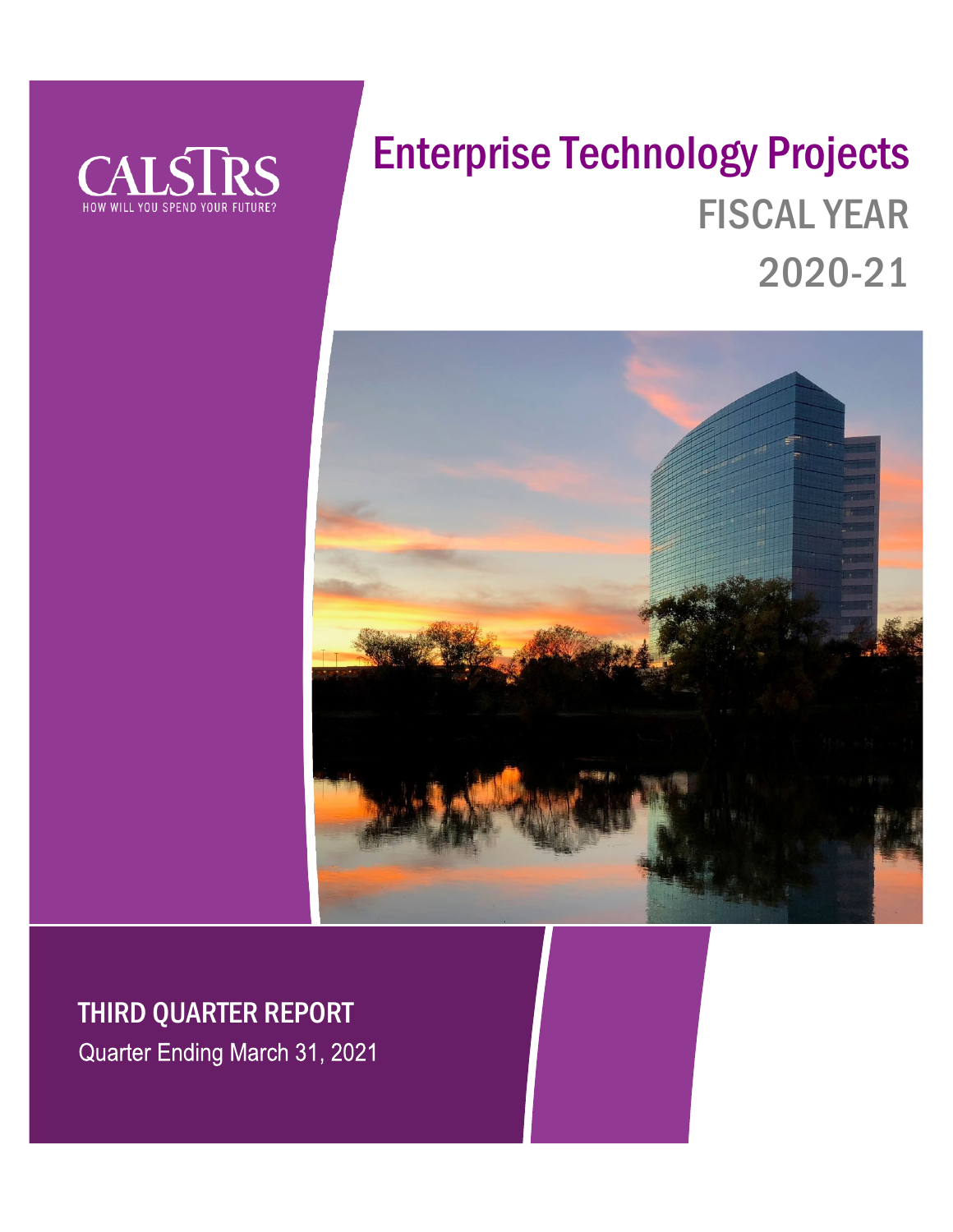# ENTERPRISE TECHNOLOGY PROJECTS FISCAL YEAR 2020-21

THIRD QUARTER REPORT

At the end of the third quarter for fiscal year 2020-21, CalSTRS had eight enterprise projects: five major technology projects over \$1 million and three additional projects under \$1 million.

The Project Support Office (PSO) monitors and reports monthly on the technology appropriations budget and enterprise projects' status to the Enterprise Program Investment Council (EPIC) and quarterly to the Teachers' Retirement Board.

# ENTERPRISE PROGRAM INVESTMENT COUNCIL MEMBERS

**Jack Ehnes** Chief Executive Officer

**Julie Underwood** Chief Financial Officer

**Teresa Schilling** Chief Public Affairs Officer

**Bill Perez** Chief Benefits Officer

**Cassandra Lichnock** Chief Operating Officer

**Lisa Blatnick** Chief of Administrative Services

> **Ashish Jain** Chief Technology Officer

**Scott Chan** Deputy Chief Investment Officer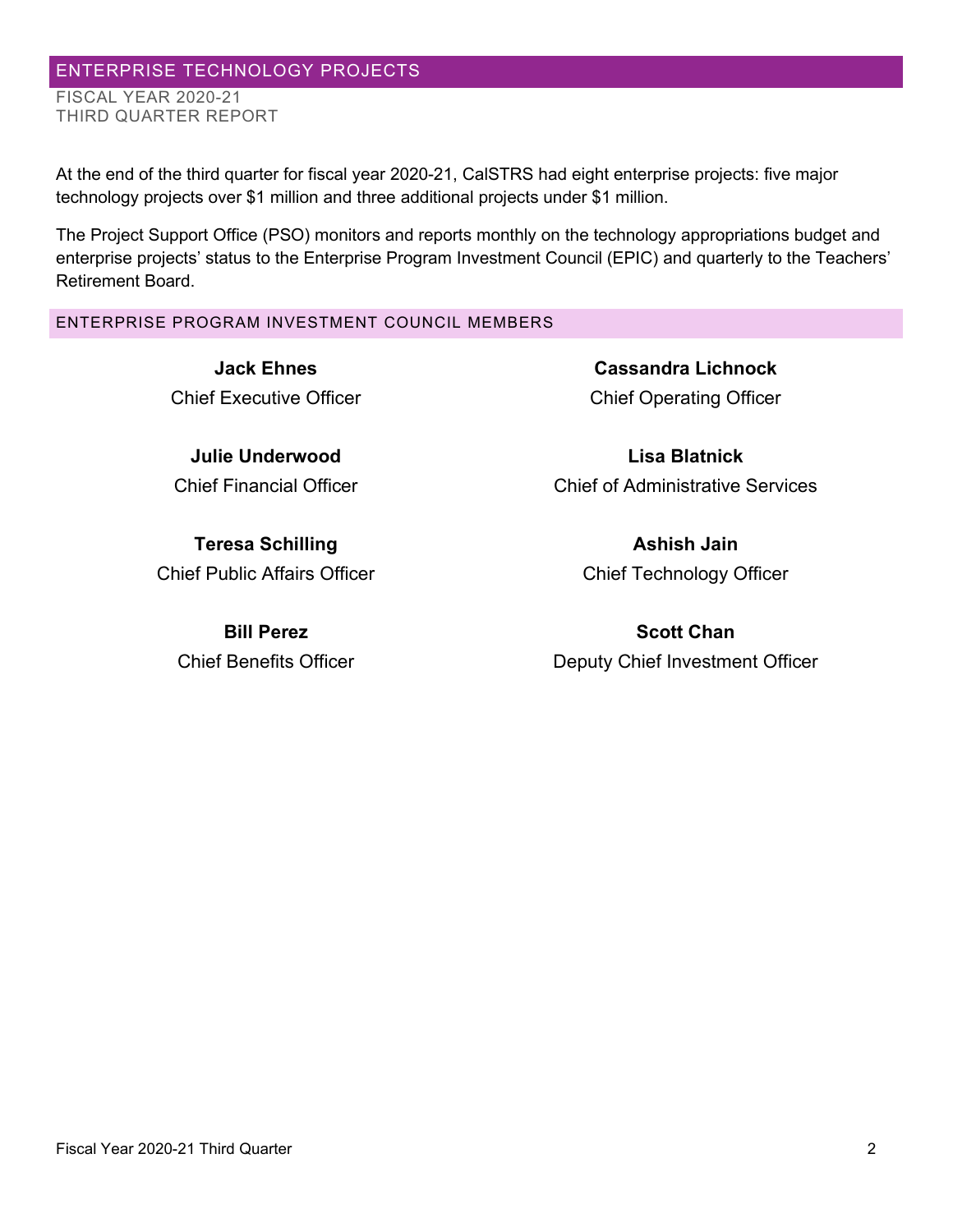| <b>Project Name</b>                                 | <b>Project Duration</b> | Schedule<br>(Status) | Project Budget <sup>1</sup> | Budget Expended <sup>2</sup> | <b>Budget</b><br>(Status) |
|-----------------------------------------------------|-------------------------|----------------------|-----------------------------|------------------------------|---------------------------|
| Data Quality                                        | Nov 2011 - Jun 2022     | Ø                    | \$30,910,879                | \$24,393,914                 | G                         |
| Datacenter Hosting and<br><b>Migration Services</b> | Nov 2020 - Oct 2023     | Ø                    | \$19,900,000                | \$335,609                    | Ø                         |
| <b>HR Link</b>                                      | Dec 2018 - Aug 2021     | Ø                    | \$1,522,667                 | \$409,717                    | G                         |
| <b>Pension Solution</b>                             | Jul 2014 - Feb 2023     | $\mathbf{A}$ 3       | \$304,833,040               | \$202,138,173                | G                         |
| <b>Transformation Readiness</b>                     | Jul 2016 - Jun 2021     | Ø                    | \$16,795,033                | \$12,046,025                 | Ø                         |

The following table summarizes current major enterprise technology projects during the third quarter.

| Schedule & Budget Indicators @ On Track A Warning ● Critical √ Complete × Cancelled © Not Started |  |  |  |  |  |  |  |  |  |  |  |  |
|---------------------------------------------------------------------------------------------------|--|--|--|--|--|--|--|--|--|--|--|--|
|---------------------------------------------------------------------------------------------------|--|--|--|--|--|--|--|--|--|--|--|--|

<span id="page-2-0"></span><sup>1</sup> Project Budget – Amount represents the sum of the projects' prior years' actual expended, remaining encumbrances, and current and future years budgeted amounts.

<span id="page-2-1"></span><sup>2</sup> Budget Expended – Amount represents the total expended.

<span id="page-2-2"></span><sup>&</sup>lt;sup>3</sup> The yellow indicator is due to the vendor experiencing significant delays with Contractor Acceptance Testing - Part B (CAT-B) for Functional Rollout (FR) 2. CalSTRS is also experiencing a lower than expected pass rate in User Acceptance Testing. Additionally, the vendor is making slower progress in fixing the defects than anticipated. The delayed completion is impacting the project schedule and all downstream project activities including User Acceptance Testing and the Go-Live dates for both FR2 and FR3.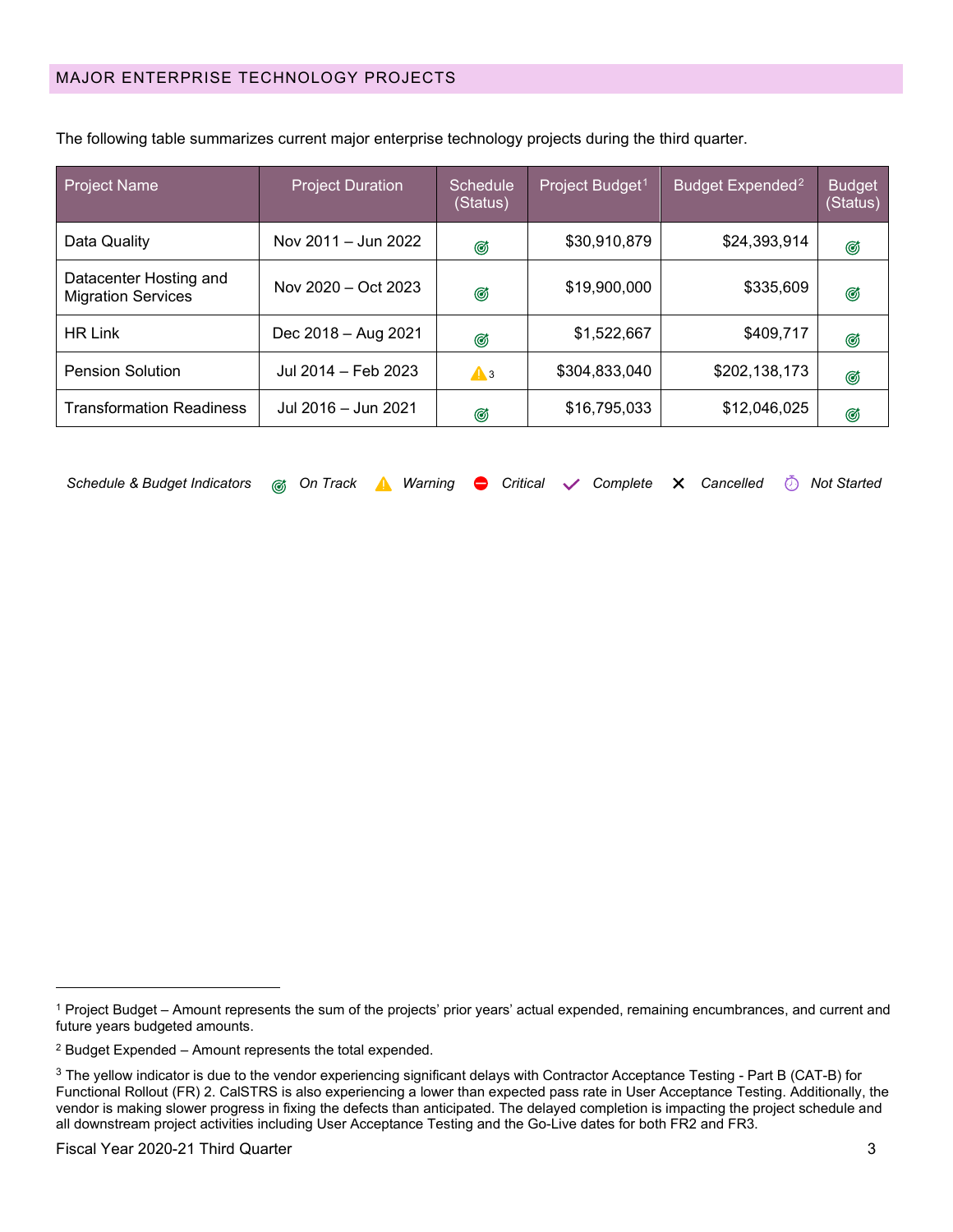# DATA QUALITY

The Data Quality project is in the second phase of data cleansing to include data clean-up and preparation for conversion to the new pension administration system.

# PROJECT BUDGET





# ACCOMPLISHMENTS – PERIOD ENDING MARCH 31, 2021

- Completed or closed four conversion fallout issues.
- Completed data fix for Termination Out of Balance START (legacy pension administration system) Born False Balances.
- PLANNED MAJOR ACTIVITIES & MILESTONES BY JUNE 30, 2021
- Complete Termination Out of Balance Additional Annuity Credit / Additional Earnings Credit Population and Interest Only Populations, resolving all Termination Out of Balance populations.

# PROJECT SCHEDULE STATUS TIMELINE

|                             | 88% |                   |
|-----------------------------|-----|-------------------|
| 11/01/2011<br>Project Start |     | 06/30/2022<br>Fnd |

FISCAL YEAR 2020-21 MAJOR MILESTONES<sup>[4](#page-3-0)</sup>



<span id="page-3-0"></span><sup>4</sup> As approved by Pension Solution Steering Committee.

Fiscal Year 2020-21 Third Quarter 4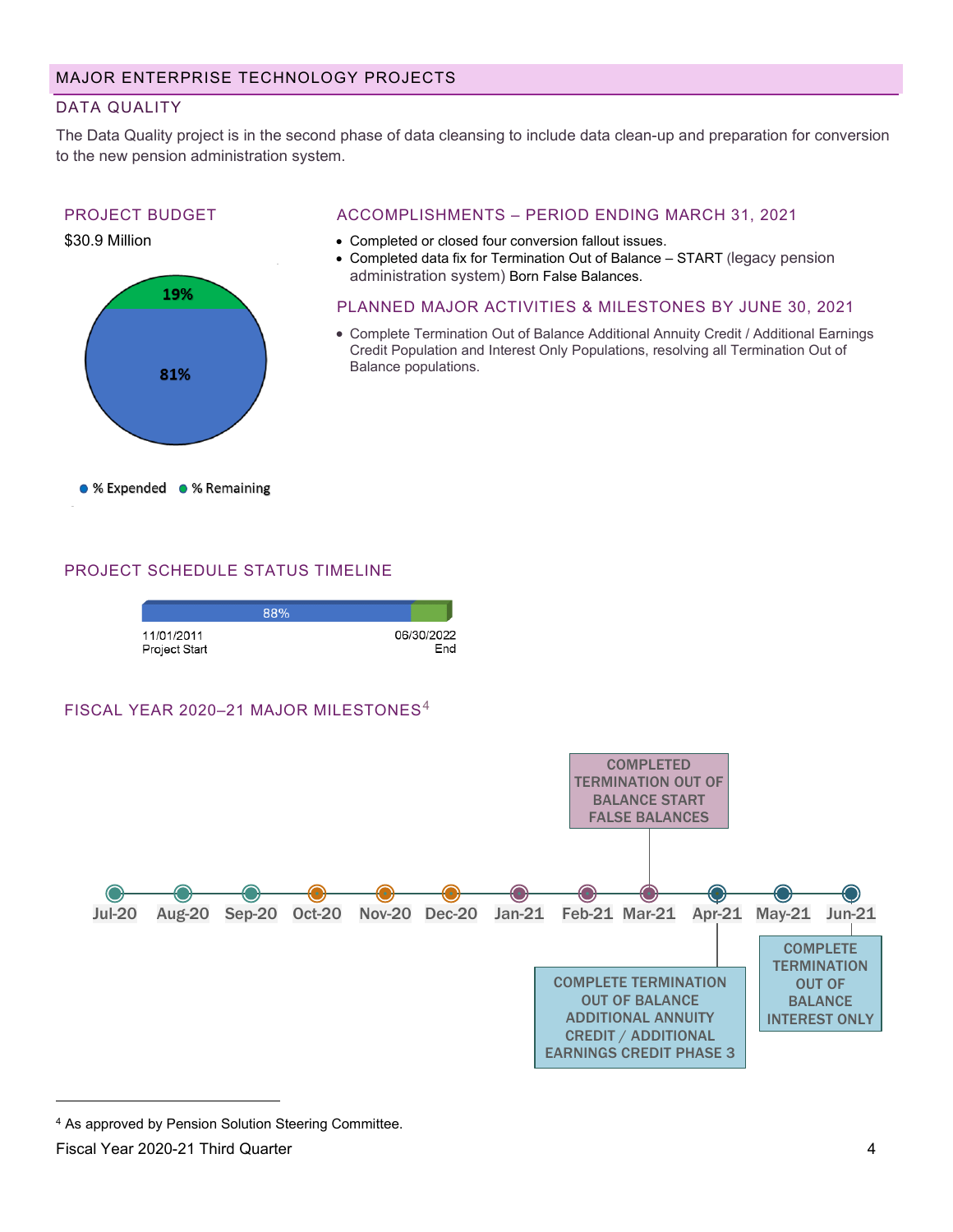# MAJOR ENTERPRISE TECHNOLOGY PROJECTS

# DATACENTER HOSTING AND MIGRATION SERVICES

The Datacenter Hosting and Migration Services project will enable CalSTRS to mitigate the business continuity risks, supports CalSTRS enterprise strategic goals, and establishes a flexible framework for operational efficiency and cost optimization through the migration of on-premise critical systems/equipment onto a multi-modal data center solution.

#### PROJECT BUDGET

#### \$19.9 Million



#### ACCOMPLISHMENTS – PERIOD ENDING MARCH 31, 2021

- Completed the assessment of current datacenter and application architecture.
- Completed the build-out of new hybrid cloud environment at the two new Datacenter (DC) buildings and the Amazon Web Services (AWS) cloud environment for Proof of Viable Service (PoVS).
- Completed the assessment and design effort for the BusinessDirect (BD) migration
- SD-WAN solution (software-defined networking in a wide area network) has been set up at CalSTRS HQ and the Equinix SV10 DataCenter.
- Completed the AppGate SDP ZTNA (zero-trust network access) PoC (Proof of Concept) as part of the replacement for myRemoteDesktop.

#### PLANNED MAJOR ACTIVITIES & MILESTONES BY JUNE 30, 2021

- Complete PoVS by successfully migrating Active Directory (AD), 403B Compare, Online Forms, and various Connectors into the AWS cloud.
- Complete the assessment/design and build-out effort for Electronic Content Management System (ECMS), Investment CPEs, Genesys, and BD migrations.

#### PROJECT SCHEDULE STATUS TIMELINE



#### FISCAL YEAR 2020–21 MAJOR MILESTONES

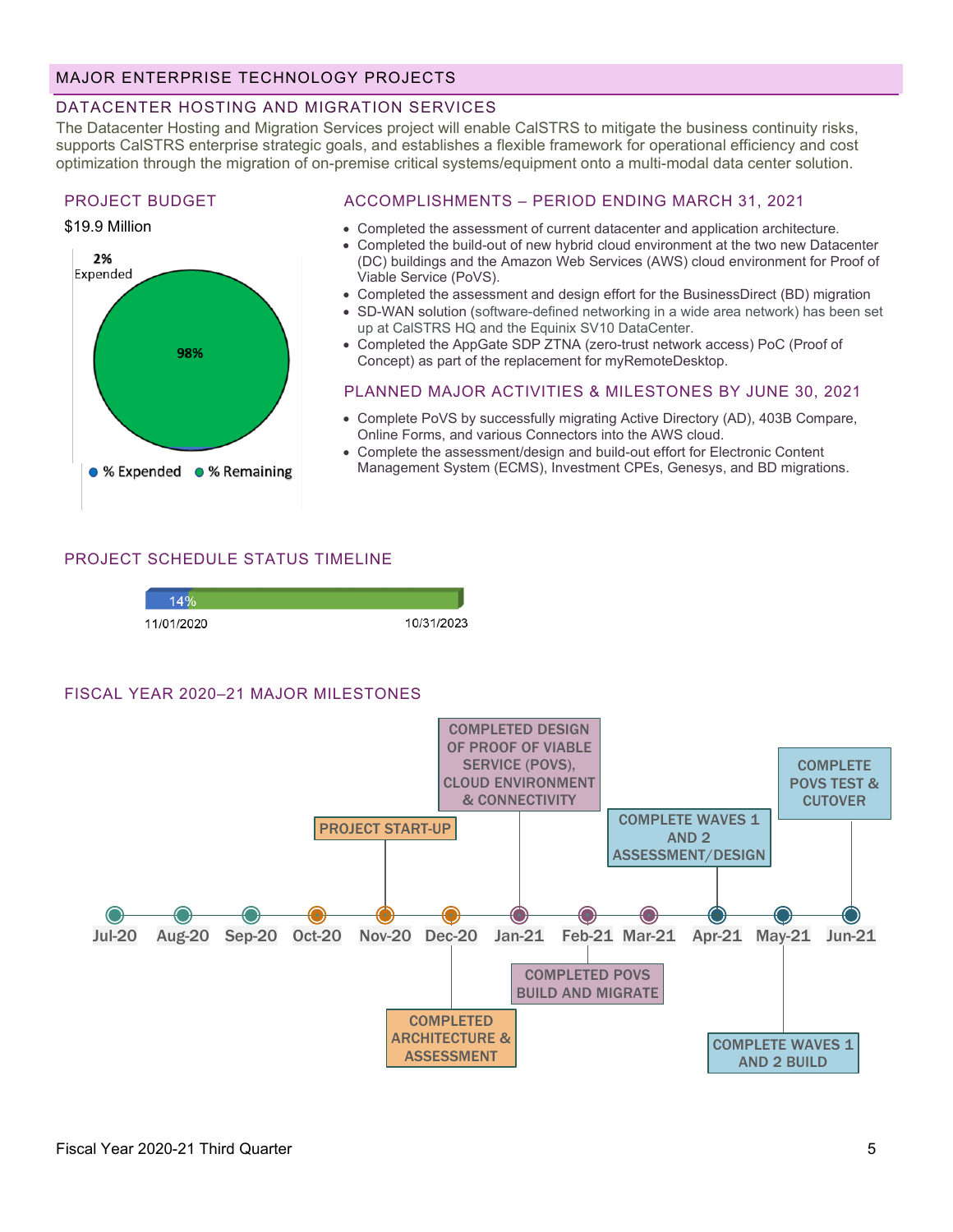# MAJOR ENTERPRISE TECHNOLOGY PROJECTS

#### HR LINK

The HR Link project will improve efficiencies by automating Human Resource (HR) processes, delivering real-time data and a self-service platform for all CalSTRS staff. The solution includes a core HR platform and tools for time management, learning and development, performance and goals, succession planning, onboarding, workforce planning and analytics. This is a multi-year project that will be implemented in phases. Employee Central and Learning and Development are the first modules and include a core HR platform, time and attendance management, and a learning management system.

#### PROJECT BUDGET



#### ACCOMPLISHMENTS – PERIOD ENDING MARCH 31, 2021

- Completed Iteration 2 (configuration and validation) for Employee Central and Time and Attendance
- Completed Iteration 2 workshops and configuration for Learning Management System.

#### PLANNED MAJOR ACTIVITIES & MILESTONES BY JUNE 30, 2021

- Complete Iteration 2, Learning Management System.
- Complete Iteration 3 Employee Central and Time and Attendance.
- Complete configurations for Learning Management System, Employee Central, and Time and Attendance.
- Complete Integrations.
- Kick off CalSTRS testing (System Integration and User Acceptance).

#### PROJECT SCHEDULE STATUS TIMELINE

|                             | 85% |                   |
|-----------------------------|-----|-------------------|
| 12/01/2018<br>Project Start |     | 08/31/2021<br>Fnd |

#### FISCAL YEAR 2020–21 MAJOR MILESTONES

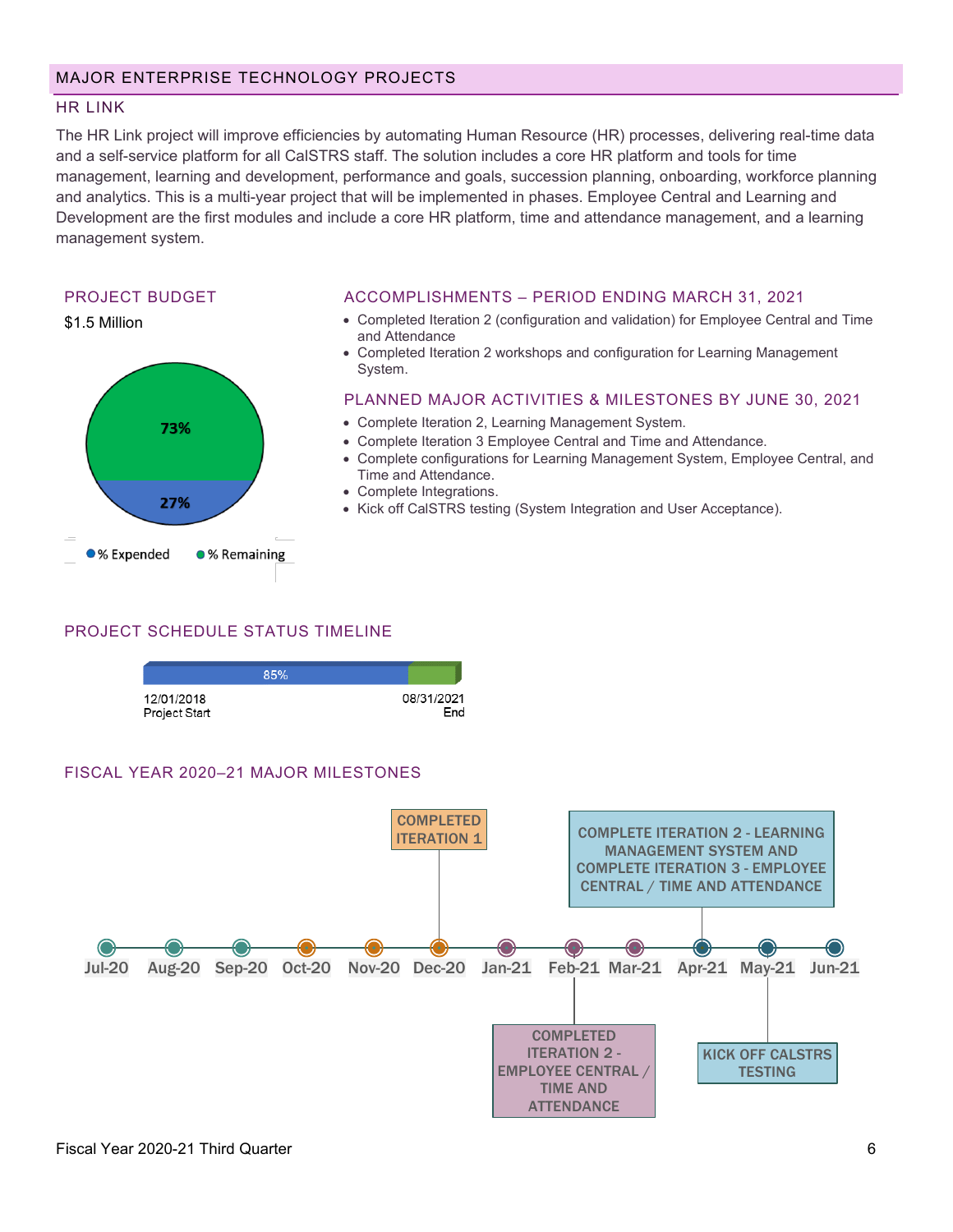# PENSION SOLUTION

The Pension Solution project will replace the CalSTRS legacy pension administration system to increase the organization's ability to respond to business and customer needs; enhance services to members, beneficiaries, staff and employers; gain long-term operational efficiencies; and improve internal controls.

# PROJECT BUDGET





# ACCOMPLISHMENTS – PERIOD ENDING MARCH 31, 2021

- Completed Employer Readiness Visits for all Report Sources.
- Commenced Employer Final File Validation activities.
- Updated the Employer Toolkit.
- Completed Maintenance Release 2 User Acceptance Testing activities for Functional Rollout 1.
- Completed Maintenance Release 2 Implementation activities for Functional Rollout 1.
- Delivered Functional Rollout 2 Computer-Based Trainings to employers.
- Commenced Functional Rollout 3 User Acceptance Testing Test Case Development.

#### PLANNED MAJOR ACTIVITIES & MILESTONES BY JUNE 30, 2021

- Complete Final File Validation Employer Webinar Series.
- Commence Secure Employer Website Decommission.
- Complete Contractor Acceptance Testing (Part-B) for Functional Rollout 2.
- Complete the FR2 Business Transition meetings and summarize the results.
- Complete Development activities for Functional Rollout 3.

# PROJECT SCHEDULE STATUS TIMELINE[5](#page-6-0)

|                             | 78% |                   |
|-----------------------------|-----|-------------------|
| 07/01/2014<br>Project Start |     | 02/28/2023<br>End |

# FISCAL YEAR 2020-21 MAJOR MILESTONES



<span id="page-6-0"></span><sup>&</sup>lt;sup>5</sup> Pension Solution Status Timeline represents the project period beginning with the Procurement phase in Fiscal Year 2014-15 and the Implementation phase starting in July 2015 through January 2023 (the July 2018 board-approved change request).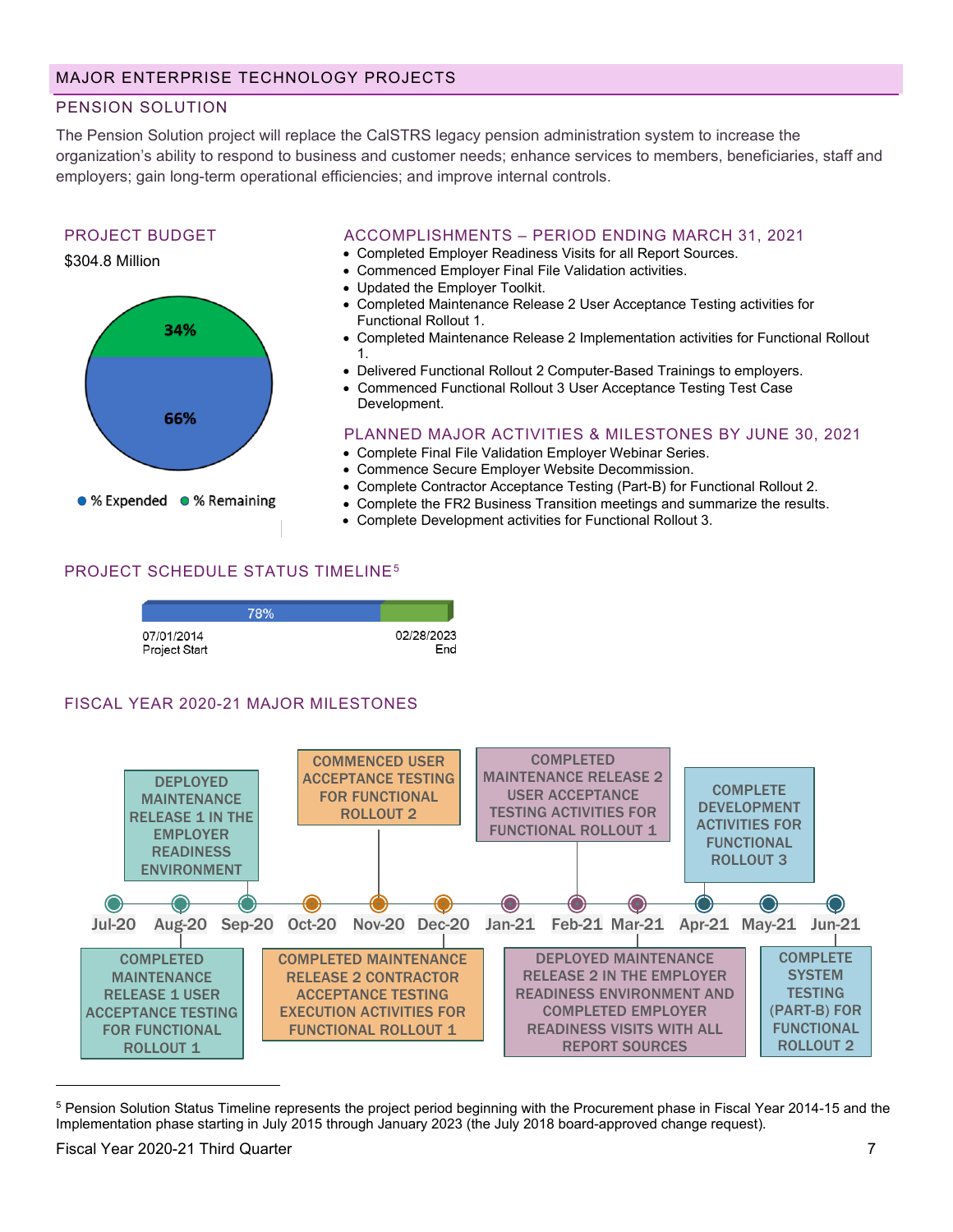# TRANSFORMATION READINESS

The Transformation Readiness project supports business areas and prepares staff for impacts, changes and benefits from large enterprise modernization efforts.

#### PROJECT BUDGET





#### ACCOMPLISHMENTS – PERIOD ENDING MARCH 31, 2021

- Completed Business Process Readiness Analysis for Functional Rollout 3.
- Consolidated the Role Profile Matrix with additional extracts in preparation of creating users and system access at conversion.
- Created the Change Management Activity Catalogue to identify and utilize already developed readiness tools and activities.
- Delivered a change management learning module, Managing Resistance and Change Communication
- Delivered the organization-wide change readiness assessment results.
- Completed draft training materials for the 40 Functional Rollout 2 training courses for staff, members, and employers in collaboration with business area training staff and subject matter experts.
- Conducted virtual instructor-led training and computer-based training workshops for Functional Rollout 2 course developers.
- PLANNED MAJOR ACTIVITIES & MILESTONES BY JUNE 30, 2021
- Begin the Information Technology Process Readiness effort.
- Conduct a Pension Solution Open House to increase organizational awareness of project activities.
- Deliver a change management learning module, Engaging with Manager and Sponsors During Change.
- Deliver all presentations and reports with findings and recommendations for the Pension Solution Readiness Assessment
- Complete the Functional Rollout 2 Train-the-Trainer and Staff Training Schedules.
- Finalize Pension Solution learning plans for CalSTRS employees.
- Finalize training materials for the 40 Functional Rollout 2 training courses for staff, members, and employers in collaboration with business area training staff and subject matter experts.

# PROJECT SCHEDULE STATUS TIMELINE



#### FISCAL YEAR 2020-21 MAJOR MILESTONES